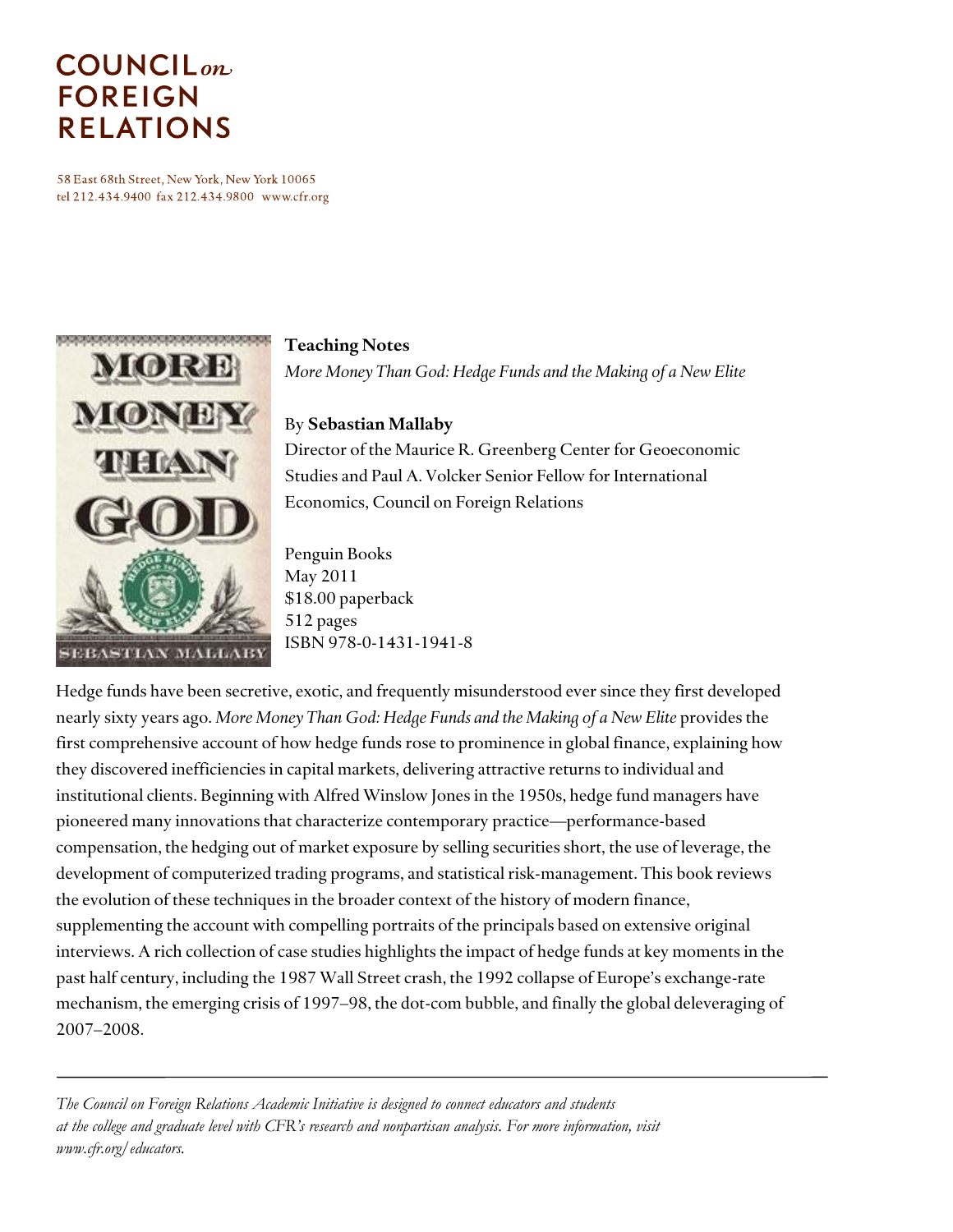Though it is not a "crisis book," *More Money Than God* adds an important perspective to the discussion of 2007–2008. Hedge funds are frequently berated for causing financial instability, yet they managed risks successfully through the turmoil. Superior incentives in hedge funds appear to explain this strong performance. Because hedge fund managers have no expectation of a government safety net, and because they typically have personal savings in their funds, they manage risks more vigilantly than large too-big-to-fail institutions beset with internal agency problems. Because they mark portfolios to market and because their borrowing is generally collateralized, hedge funds that get into trouble are rapidly wound up, avoiding losses for creditors and taxpayers. *More Money Than God*  concludes that, contrary to conventional wisdom, sound policy should encourage hedge funds' proliferation. The best antidote to too-big-to-fail institutions may be small-enough-to-fail hedge funds.

This book, along with the teaching notes, discussion questions, and suggestions for further projects, is ideal for the following types of courses:

- Introduction to financial markets
- History of capitalism from Bretton Woods to the present
- Investment management
- Capital markets and political economy
- Financial crises

## Discussion Questions

#### **Courses on Introduction to Financial Markets**

- 1. How does capital flow from savings to investment?
- 2. How are assets valued? Are these subjective or objective judgments? Can prices reach "equilibrium"?
- 3. What are the central claims of the efficient market hypothesis? How far does the success of hedge funds call these claims into question?
- 4. How do institutional characteristics affect the behavior of financial-market participants? How do these factors create opportunities for hedge funds?
- 5. To what extent does the history of hedge funds support or negate the thesis that there are "limits to arbitrage" in financial markets?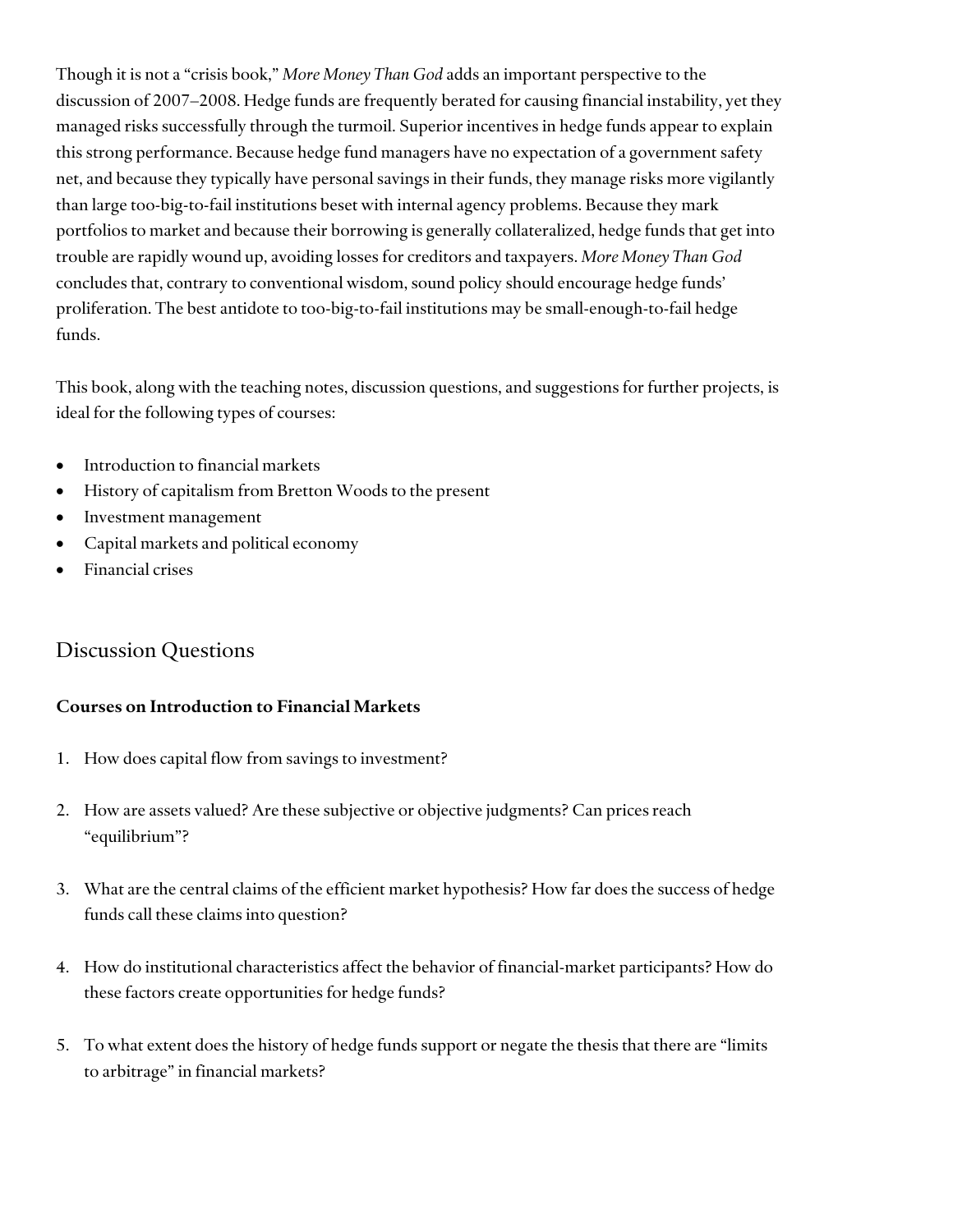#### **Courses on the History of Capitalism from Bretton Woods to the Present**

- 1. How did the hedge fund sector develop? What were some of the first funds? What sorts of opportunities did they seek to exploit? How did they help transform capital markets?
- 2. How did financial markets change after the collapse of Bretton Woods in 1971? What new opportunities emerged? Who exploited them? Did these changes improve the stability and health of the financial system or increase its riskiness?
- 3. How did George Soros "break" the Bank of England in 1992? What were the consequences, both economic and geopolitical?
- 4. Were hedge funds fairly blamed for the Asian financial crisis of 1997?
- 5. Contrast the failure of Long-Term Capital Management (LTCM) in 1998, Amaranth in 2006, and the "Quant Quake" in 2007. What conclusions do you draw for hedge funds' contribution to systemic risk?
- 6. Considering periods of financial stability as well as crises, do hedge funds increase or reduce financial stability?

#### **Courses on Investment Management**

- 1. How should an investor evaluate the returns generated by an investment manager? What are alpha and beta? How should an investor price alpha?
- 2. What are some of the key characteristics of a hedge fund? How are hedge funds different from investment bank trading desks, private equity firms, and mutual funds?
- 3. What are the risks and opportunities of a hedge fund investment compared to other active investments? What are the risks and opportunities of a hedge fund investment compared to passive long-only investments? What are some historical examples of both?
- 4. Describe the major styles and strategies of hedge funds. Who are some of the pioneers of each style?
- 5. Consider the impact of college endowment investments in hedge funds. How might the investment management industry evolve in the wake of the financial crisis? What changes would most benefit investors?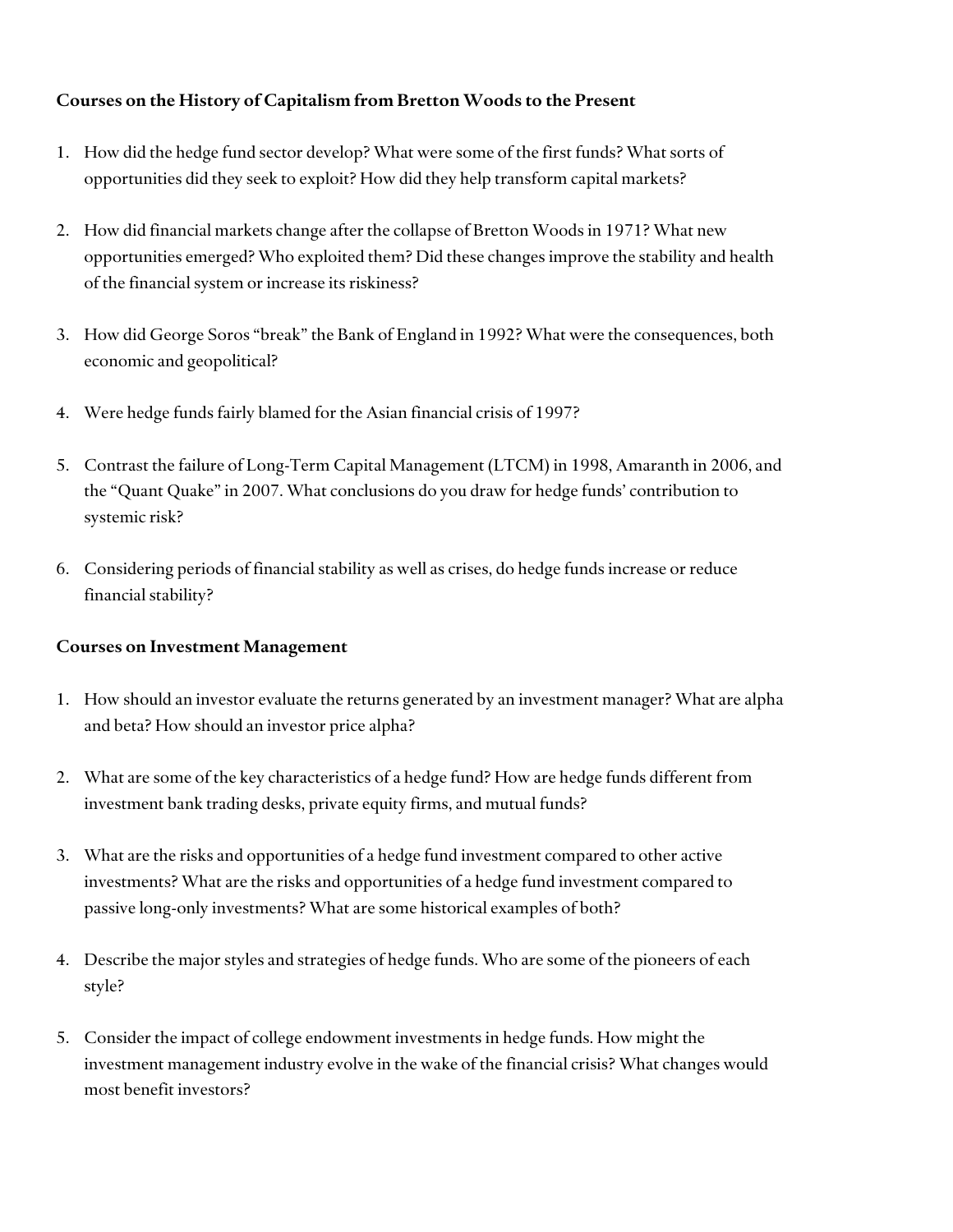#### **Courses on Capital Markets and Political Economy**

- 1. How do governments interact with capital markets? What role do hedge funds play in these interactions?
- 2. What is a currency peg? Why would a country establish one? What causes pegs to break? Why have some pegs remained in place? What are some examples?
- 3. Should governments fear hedge funds? Consider the effects of hedge funds on sovereign borrowing, currencies, and national ownership of strategic assets.
- 4. What does "too big to fail" mean? What are the characteristics of too-big-to-fail institutions? How have governments treated these institutions during financial crises? How should they be treated? Are hedge funds too big to fail?
- 5. How has capital market regulation changed? What are some of the pros and cons of these changes? How have hedge funds historically approached financial regulation? How should hedge fund regulations be changed, if at all?
- 6. How have government attitudes to consumer protection affected the financial industry?

#### **Courses on Financial Crises**

- 1. What is a financial crisis? What causes it? How does it end?
- 2. How have hedge funds participated in, ameliorated, or exacerbated bubbles and crises in the past fifty years? On balance, do they stabilize or destabilize the financial system?
- 3. Might trend-following hedge funds inflate bubbles? To what extent can contrarian hedge funds deflate them?
- 4. What sort of government actions could have prevented the most recent crisis by tempering the prior bubble? How should government proceed in the future to prevent such crises? What role might hedge funds play?
- 5. Describe the incentives that led investment banks and long-only investors to buy into the bubble.
- 6. Are hedge funds the answer to too big to fail, or are they growing to such an extent that they are also too big to fail?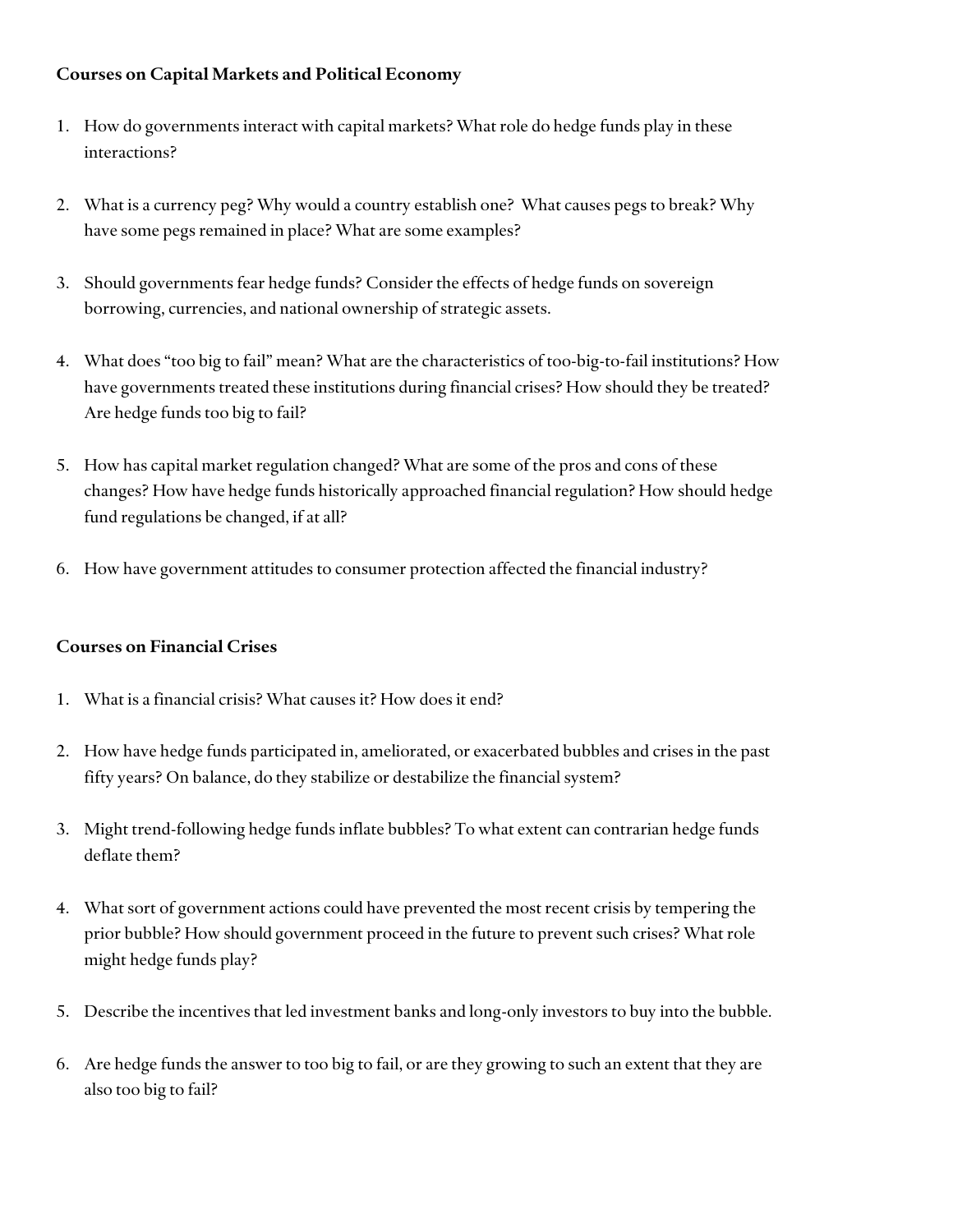## Further Projects

#### **Pitch a Fund to an Investor**

Divide students into small groups and have each group market a hypothetical fund to the rest of the class. The students can give the fund whatever attributes they wish except a track record of performance.

#### **Hedge Fund Crisis**

The class operates a major hedge fund that is being hit during a financial crisis with falling performance and redemptions. Devise a strategy to save the fund. Consider the examples of LTCM, Amaranth, and Citadel.

#### **Financial Regulation**

The class devises a framework for a new set of financial regulations to promote systemic stability. It should consider whether the framework will be weakened or strengthened by requiring hedge funds to register with the U.S. Securities and Exchange Commission or other possible interventions.